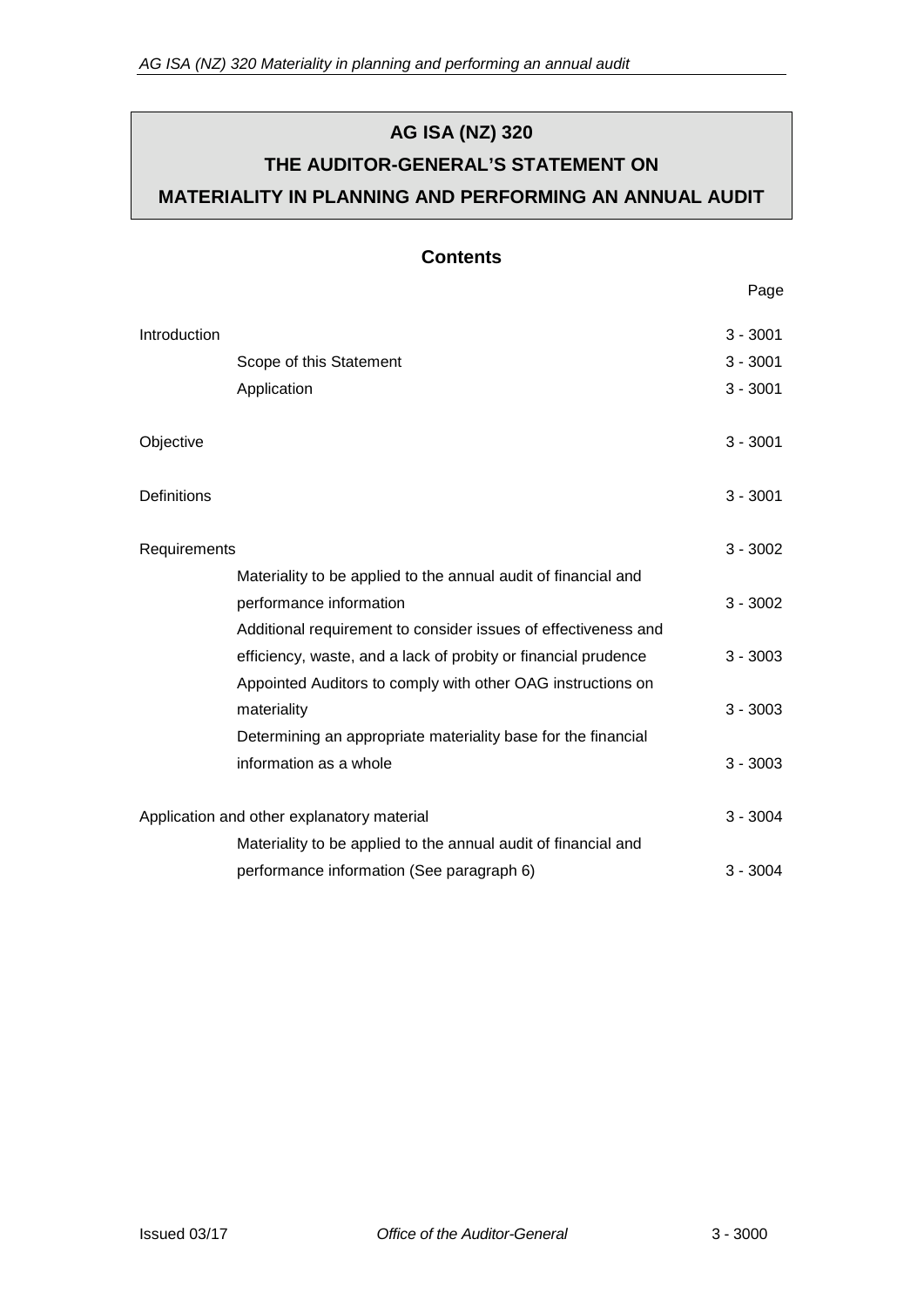## **Introduction**

#### **Scope of this Statement**

- 1. This Auditor-General's Auditing Statement:
	- (a) establishes the Auditor-General's requirements in relation to ISA (NZ) 320: *Materiality in Planning and Performing an Audit* (ISA (NZ) 320)<sup>1</sup>; and
	- (b) provides additional guidance to reflect the public sector perspective.

#### **Application**

- 2. Compliance with this Statement is mandatory for Appointed Auditors who carry out annual audits on behalf of the Auditor-General. This Statement requires compliance with all of the requirements of ISA (NZ) 320, except to the extent that this Statement provides otherwise. Where a conflict between this Statement and ISA (NZ) 320 exists, the requirements of this Statement shall prevail.
- 3. This Statement applies to audits of financial statements and/or performance information which has been prepared for reporting periods beginning on or after 1 April 2017.

## **Objective**

4. The objective of the Appointed Auditor is to apply the concept of materiality appropriately, and to reflect the public sector perspective in planning and performing the annual audit.

## **Definitions**

- 5. For the purpose of this Auditor-General's Auditing Statement, the defined terms have the meanings attributed:
	- (a) in the Glossary of Terms issued by the New Zealand Auditing and Assurance Standards Board (the NZAuASB glossary) of the External Reporting Board (although where a term with a specific meaning in the New Zealand public sector differs from the NZAuASB glossary, the New Zealand public sector definition shall prevail);
	- (b) in the Auditor-General's Glossary of Terms; and

The ISA (NZ) auditing standards are scoped so that they apply to audits of "historical financial information". However, for the purposes of the Auditor-General's auditing standards and statements, all references to "historical financial information" should be read as the audit of "historical financial and historical performance information".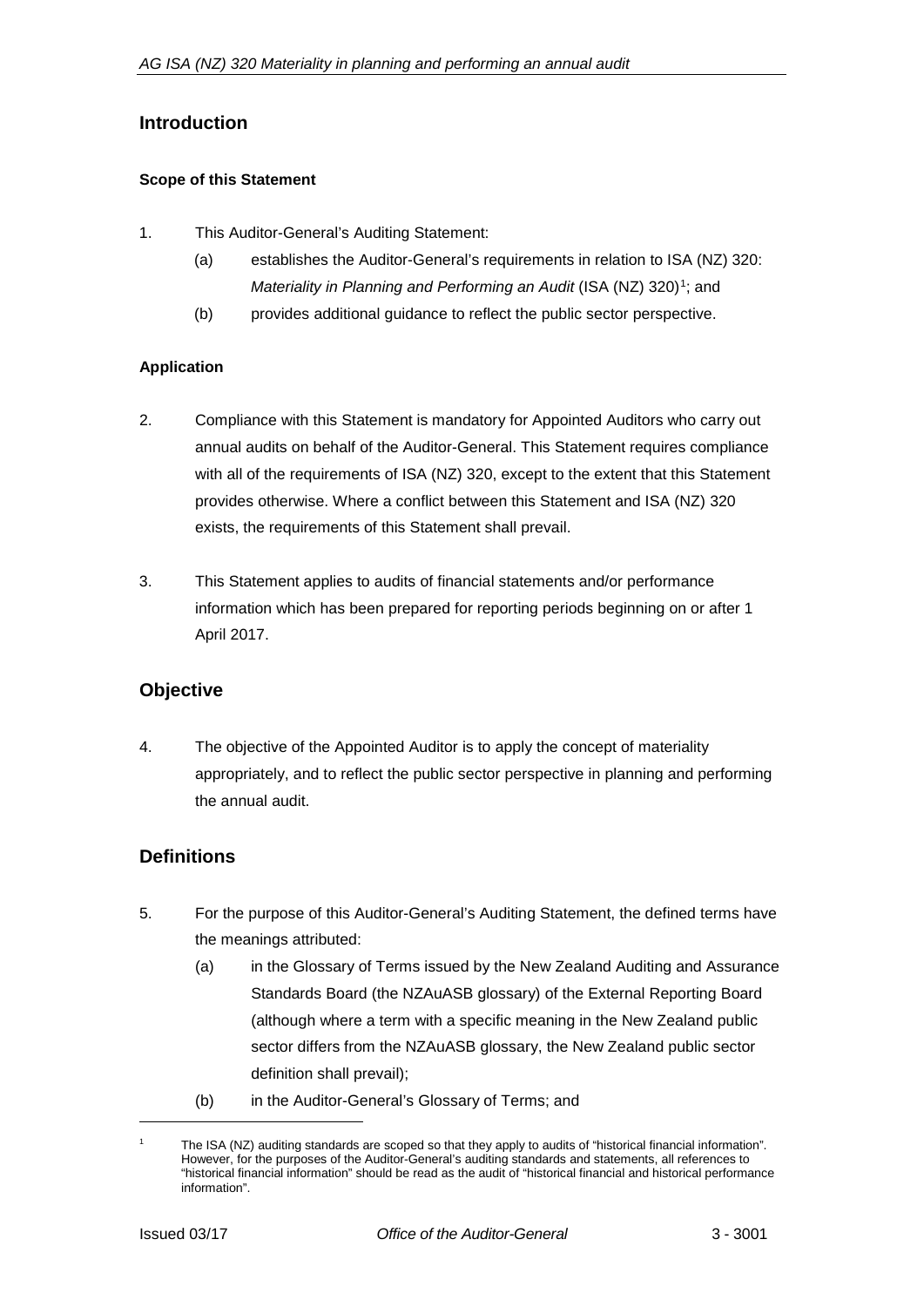- (c) in the following term.
	- Material means, for the purposes of forming an opinion on a public entity's financial and performance information, a statement, omission, fact, or item of such a nature or amount that its disclosure, or the method of treating it, given full consideration of the circumstances applying at the time the financial and performance information is completed, that could reasonably be expected to influence readers' overall understanding of the financial statements and performance information in making decisions or assessments about the stewardship and allocation of resources, and the performance of the public entity.

### **Requirements**

#### **Materiality to be applied to the annual audit of financial and performance information**

- 6. The Appointed Auditor shall consider whether a statement, omission, fact, or item is material when planning and performing the annual audit of the financial and performance information prepared by an entity. The consideration of materiality by the Appointed Auditor shall be taken from several perspectives as follows:
	- (a) The Appointed Auditor shall apply the general definition of "material", in paragraph 5 of this statement, as the overall test of whether a statement, omission, fact, or item is material when planning and performing the annual audit of an entity's financial and performance information.
	- (b) If an entity prepares performance reports for audit, the Appointed Auditor shall apply the materiality requirements of AG-4: *The audit of performance reports*.
	- (c) In considering the laws and regulations that apply to an entity, the Appointed Auditor shall also apply the materiality requirements of ISA (NZ) 250: *Consideration of Laws and Regulations* and take into account the considerations in paragraph 8 of the accompanying Auditor-General's Statement AG ISA (NZ) 250.
	- (d) If a public entity receives a Parliamentary appropriation on behalf of a Minister, the Appointed Auditor shall apply the materiality requirements of AG-2: *The appropriation audit and the controller function.* (See paragraphs  $A1 - A3$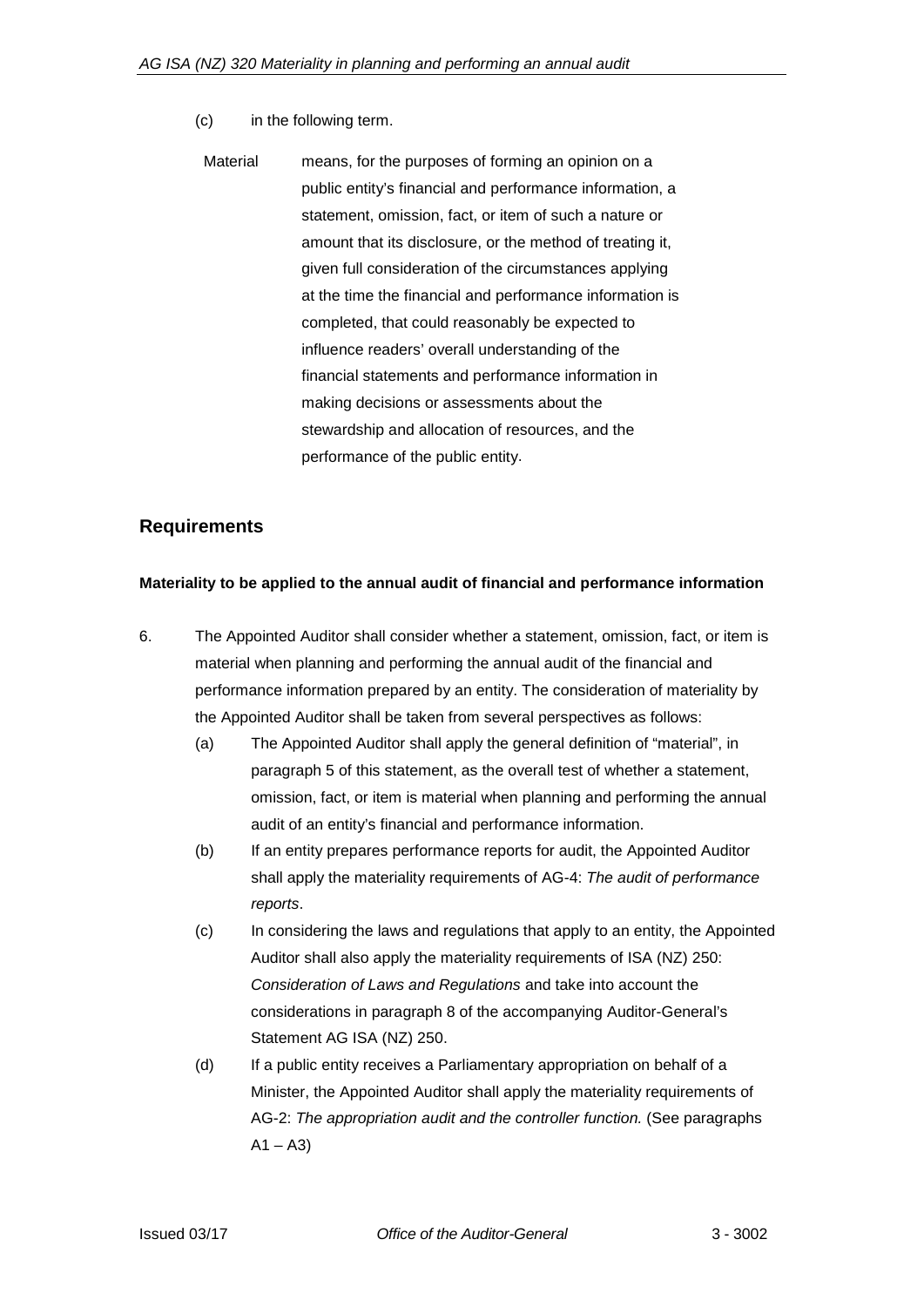# **Additional requirement to consider issues of effectiveness and efficiency, waste, and a lack of probity or financial prudence**

- 7. Regardless of the requirements in paragraph 6 of this Statement, the Appointed Auditor shall maintain an alertness and awareness of issues of effectiveness and efficiency, waste, and a lack of probity or financial prudence when planning and performing the annual audit. Such alertness and awareness shall be maintained for the purpose of reporting such issues to the OAG.
- 8. The Appointed Auditor shall specifically maintain an alertness and awareness of such issues and, should an issue come to their attention, form an initial view as to whether to report the issue to the OAG. Issues that are clearly trivial or inconsequential are not required to be reported to the OAG.
- 9. The Appointed Auditor shall refer to *AG-3: The auditor's approach to issues of effectiveness and efficiency, waste and a lack of probity or financial prudence* for further requirements and guidance.

#### **Appointed Auditors to comply with other OAG instructions on materiality**

10. The Appointed Auditor shall, as a minimum, comply with any materiality considerations specified in instructions by the OAG. Irrespective of any materiality considerations specified by the OAG, the Appointed Auditor shall apply a lower materiality limit if this is necessary to achieve the objective of this Statement.

#### **Determining an appropriate materiality base for the financial information as a whole**

- 11. The Appointed Auditor shall, when setting materiality for the financial information, take into account the activities of the public entity. For example:
	- (a) For public entities whose purpose is primarily to provide public benefits, the focus is likely to be on the quality of its expenditure. In this instance, gross expenditure might be an appropriate base for determining the level of financial materiality.
	- (b) For public entities whose primary purpose is the pursuit of commercial objectives, a financial materiality that is consistent with that entity's commercial objectives would be more appropriate.

**\*\*\***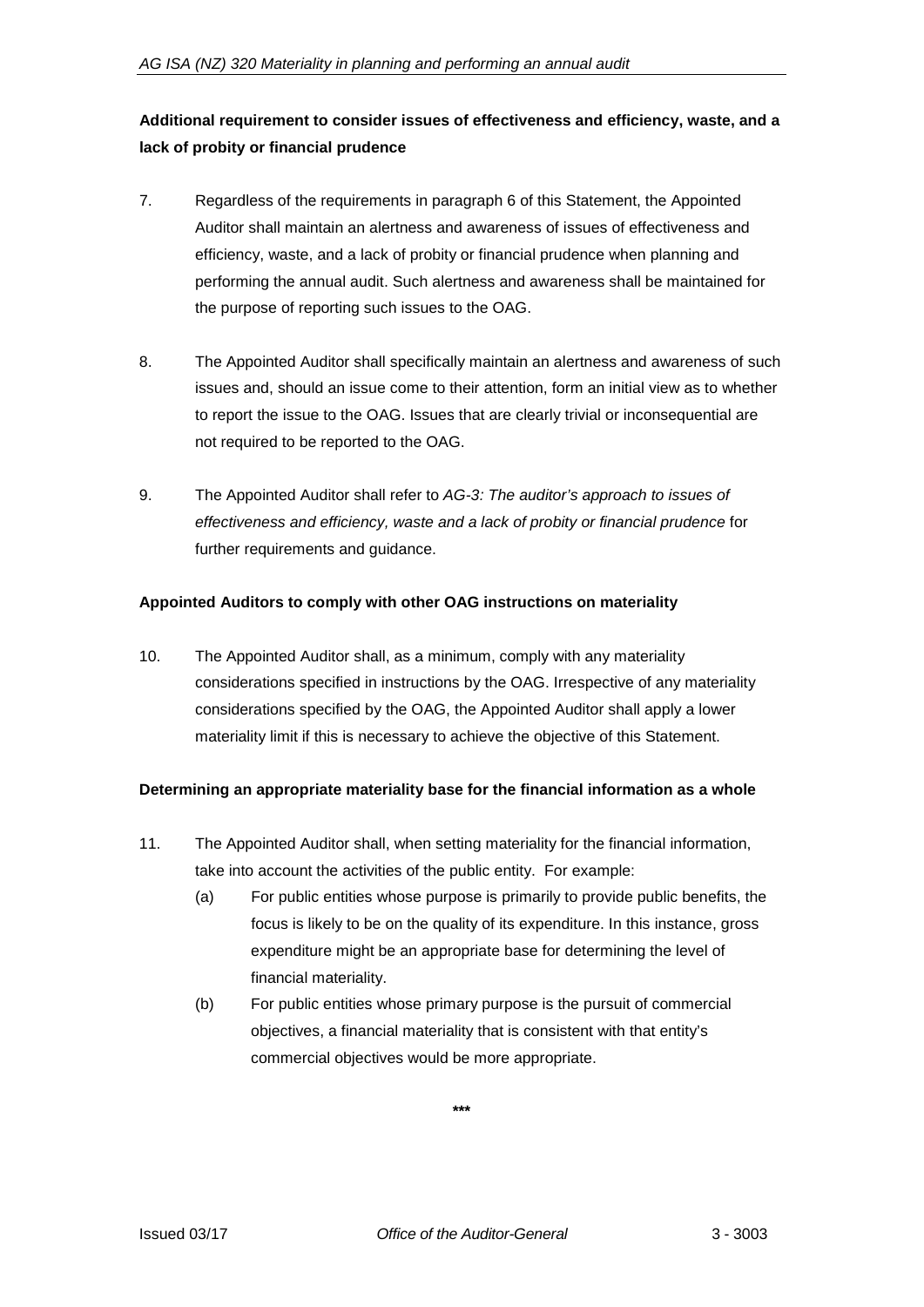# **Application and other explanatory material**

**Materiality to be applied to the annual audit of financial and performance information** (See paragraph 6)

# *Limitations in the definition of materiality in the New Zealand financial reporting framework*

A1. The financial reporting framework in New Zealand defines materiality. In New Zealand, New Zealand International Accounting Standard 1 (NZ IAS 1) states:

*"Omissions or misstatements of items are material if they could, individually or collectively, influence the economic decisions that users make on the basis of the financial statements. Materiality depends on the size and nature of the omission or misstatement judged in the surrounding circumstances. The size or nature of the item, or a combination of both, could be the determining factor."*

NZ IAS 1 includes the following additional guidance in respect of public benefit entities:

*"Material. In addition to the definition of 'Material' given in paragraph 7, omissions or misstatements of items are material if they could, individually or collectively, influence the decisions or assessments of users made on the basis of the financial statements.*

*Public benefit entities are reporting entities whose primary objective is to provide goods or services for community or social benefit and where any equity has been provided with a view to supporting that primary objective rather than for a financial return to equity holders."*

- A2. For the purposes of annual audits, the statement about materiality in NZ IAS 1 is too narrow for the following reasons:
	- (a) Limiting the definition to "omissions or misstatements" effectively excludes concerns identified by the auditor around financial management behaviour that would not directly impact on the fair presentation (or truth and fairness) of the financial and performance information. An example of financial management behaviour that would be material to users but which would not necessarily result in an omission or misstatement of the financial and performance information would be when entity management had invested unlawfully or without authority. In this instance the financial and performance